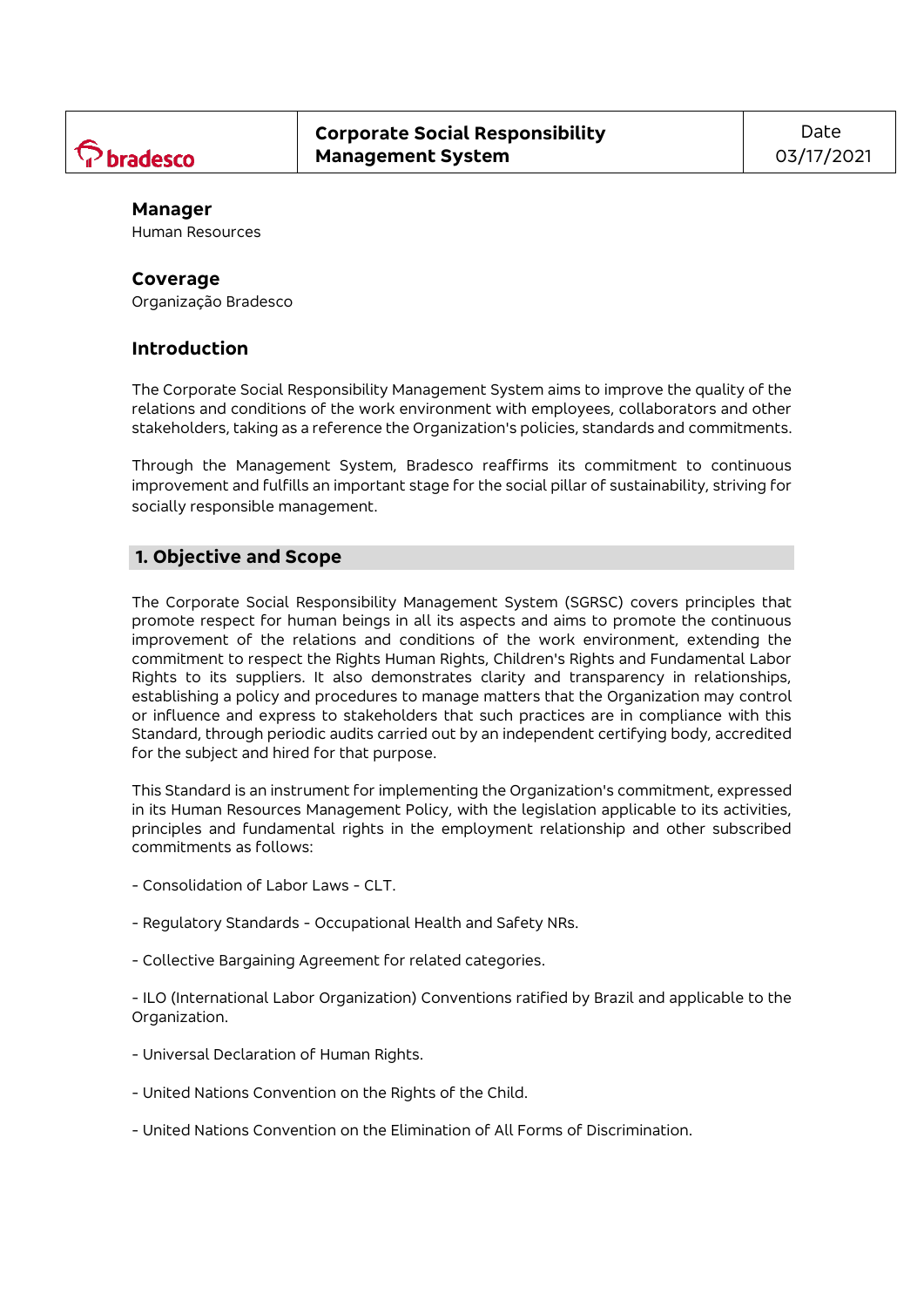# **2. Terms and Definitions**

For the purposes of this Standard, the definitions and terms related to Corporate Social Responsibility and those specific to the Bradesco Organization apply, as follows:

**a) Corrective action:** action to eliminate the causes of non-conformities to prevent recurrences.

**b) Preventive action:** action to eliminate the cause and root cause of a potential noncompliance.

**c) Improvement opportunity:** partial service condition or possibility of improvement.

**d) Collective Bargaining Agreement:** a contract specifying the terms and conditions of employment, negotiated between an organization (e.g., employer) or group of employers and one or more workers' organizations.

**e) Value Chain:** complete sequence of activities or parts that provide or receive value in the form of products or services. Value-providing parties include suppliers, outsourced workers, contractors and others; parts that receive value include customers, advisers and other users.

**f) Collaborator:** third, service provider.

**g) Child:** anyone under the age of 15, unless the minimum age for work or compulsory education is stipulated as being higher by local law, in which case the stipulated age at the top applies in that location.

**h) Facilities:** departments, agencies and related companies of the Organization, responsible for the management and/or operationalization of a process, product or service.

**i) Performance of Corporate Social Responsibility:** measurable management results on social impacts.

**j) Stakeholder Engagement:** activity carried out to create opportunities for dialogue between Bradesco and one or more of its stakeholders, in order to provide a solid and concrete basis for the Organization's decisions.

**k) Corporate Social Performance Team - EDSC:** team made up of employees from the Dependencies responsible for the management and/or operationalization of processes that integrate and/or interact with the SGRSC.

**l) Supplier:** any Legal Entity in the supply chain that directly provides goods or services to the Organization.

**m) Employee:** professional with an employment relationship with the Bradesco Organization.

**n) Governance of the SGRSC:** system by which the Organization makes decisions and implements them in pursuit of its corporate social responsibility objectives.

**o) Non-compliance:** failure to meet a requirement.

**p) Objectives of the SGRSC:** purposes of social responsibility arising from the Bradesco Organization's Human Resources Management Policy, which should be quantified, whenever possible, by means of established goals.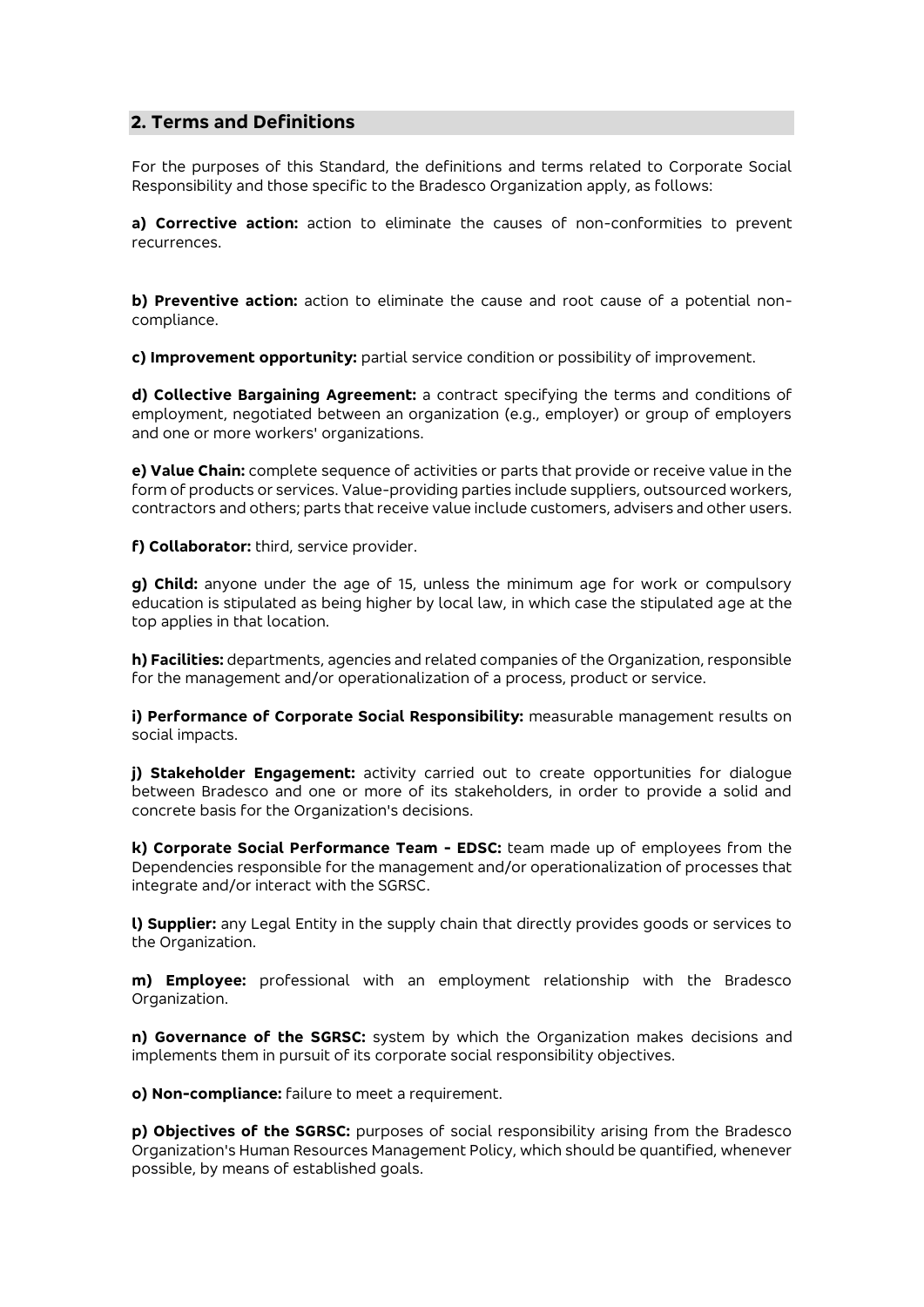**q) Stakeholder:** individual or group that has an interest in any Bradesco decisions or activities. For the purposes of the SGRSC, employees, apprentices, interns, collaborators, customers, unions, regulatory and supervisory bodies are considered as stakeholders.

**r) Applicable Regulations:** internal and external rules and procedures that govern the activities of the Organization's products and services.

**s) Management Representative for Social Responsibility:** a managerial-level employee to manage the performance of the SGRSC indicated by the Organization.

**t) Management Representative for Occupational Safety and Health:** a managerial-level employee appointed by the Organization to ensure that the requirements of this Standard are met in aspects related to Occupational Safety and Health.

**u) Management Equity Conditions Representative:** a managerial-level employee appointed by the Organization to ensure that the requirements of this Standard are met in aspects related to equity conditions that impact the work environment.

**v) SGRSC:** Corporate Social Responsibility Management System.

# **3. Corporate Social Responsibility Management System Requirements**

Expression of the Bradesco´s Organization commitment to human rights, principles and fundamental rights in labor relations, in line with the Bradesco's Organization Human Resources Management Policy, applicable to employees, apprentices, interns and collaborators, as follows:

## **3.1. Essential Human Rights**

The application of the Young Apprentices and Decent Work requirements considers the awareness of apprentice administrators, employees, interns and collaborators, as well as the systematic monitoring of practices in labor relations, considering suppliers and social risk services. SGRSC Bradesco establishes a management model that monitors the positive social impacts generated by the activities of the Bradesco Organization in the scope of essential human rights

- Support for professional development.
- Promotion of a productive and quality work environment.

## **3.2. Fundamental Rights at Work**

The application of the Labor Relations requirement covers practices of discrimination, inappropriate behavior and harassment in all its forms, including recruitment and selection, hiring, promotion and career processes; awareness programs and training for the internal public (employees, apprentices, interns and collaborators). The SGRSC Bradesco establishes a management model that monitors the positive social impacts generated by the activities of the Bradesco Organization within the scope of work relations:

• Promotion of affirmative actions.

Diversity and Social Inclusion include processes aimed at adhering to applicable laws, rules and internal regulations and best market practices. The SGRSC Bradesco establishes a management model that monitors the positive social impacts generated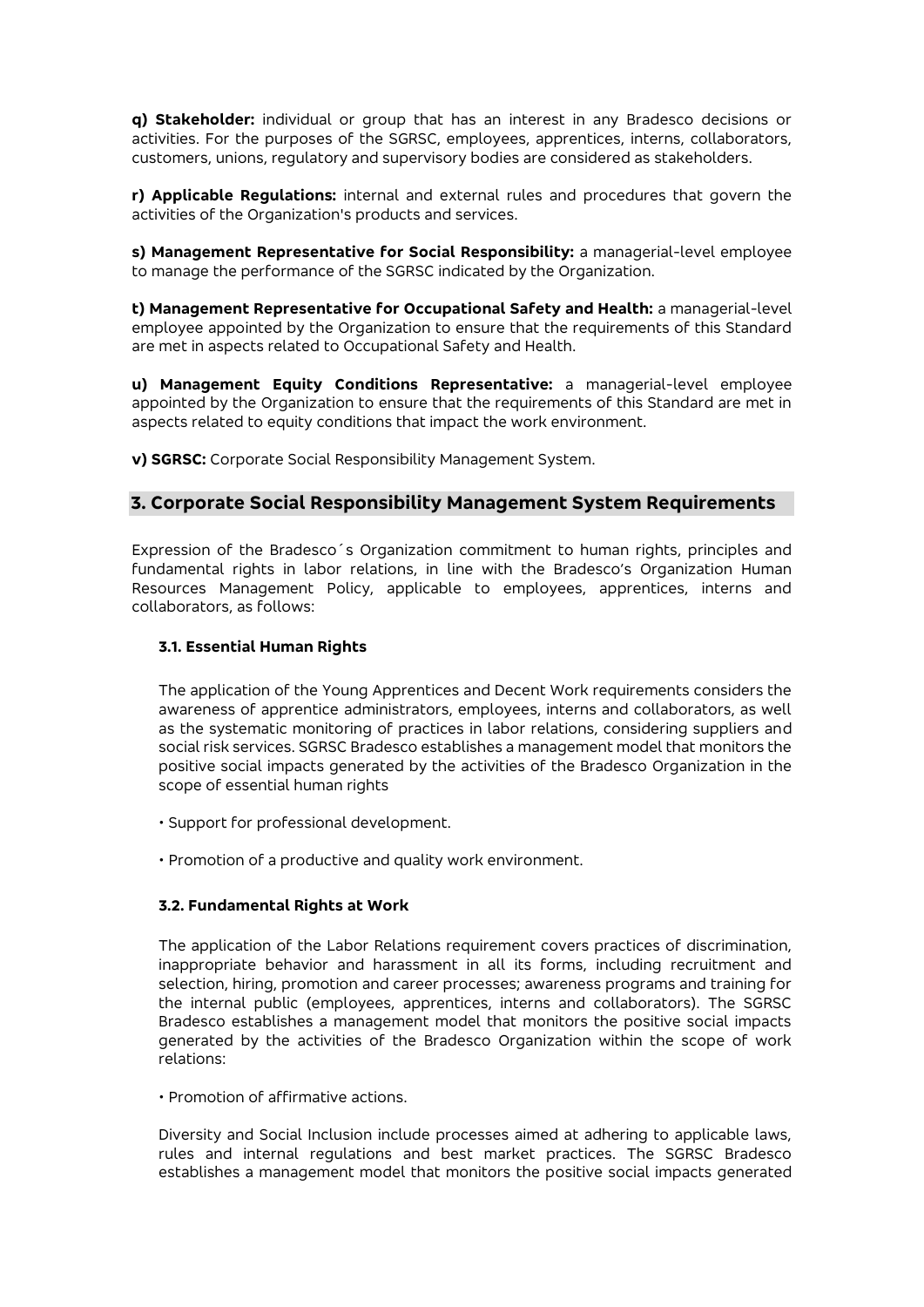by the activities of the Bradesco Organization within the scope of diversity and social inclusion:

• Promotion and Valuation of Diversity and Social Inclusion.

The SGRSC Bradesco establishes a management model that monitors the positive social impacts generated by the activities of the Bradesco Organization within the scope of Union Relations:

• Ensure freedom of association and the right to collective bargaining.

In line with the principle 4.7.8. Associations and Class Entities, from Bradesco's Organization Code of Ethical Conduct, the Human Resources Department has, in its structure, the Union Relations area, responsible for maintaining permanent dialogue and interaction with representatives of the union movement, nationwide, receiving manifestations, clarifying doubts and enabling a relationship characterized by easy access, agility and proactivity between the parties.

All employees are covered by Collective Bargaining Agreements and can participate in collective bargaining through meetings. Information on union activities are posted on bulletin boards and in the *Jornal Sindical (*Union Newspaper*)*, available at our entrances.

We provide, for the union campaign, infrastructure and guidance to managers regarding the neutrality of the Organization in relation to the decision of employees, facilitating the campaign and not imposing any obstacle to unionization.

The application of the Work, Health, Safety and Well-Being requirements considers standards of excellence in working conditions aiming at guaranteeing the occupational safety and health of its employees, apprentices, interns and collaborators and meeting the applicable legal and conventional requirements. to the working day. The Bradesco SGRSC establishes a management model that monitors the positive social impacts generated by the activities of the Bradesco Organization within the mentioned scopes:

• Promotion of the quality of life and well-being of employees, apprentices, interns and collaborators.

Engagement with stakeholders: training and awareness, communication channels for employees, apprentices, interns and collaborators, dialogue practices, communication on social performance.

## **3.3. Management system**

The Organization will structure, systematically and through the SGRSC Procedures Manual, the procedures related to the rules established in the Organization Internal Regulations, Bradesco's Organization Code of Ethical Conduct and other rules related to the processes that integrate and/or interact with the SGRSC, ensuring compliance with the Human Resources Management Policy of Bradesco's Organization.

The concept of continuous improvement of the Management System is based on a governance model that ensures the commitment of all levels and functions required for its successful implementation. The Organization defines the processes and procedures with the purpose of establishing a management model that monitors the positive social impacts generated by the Organization's activities with the audiences with which it relates.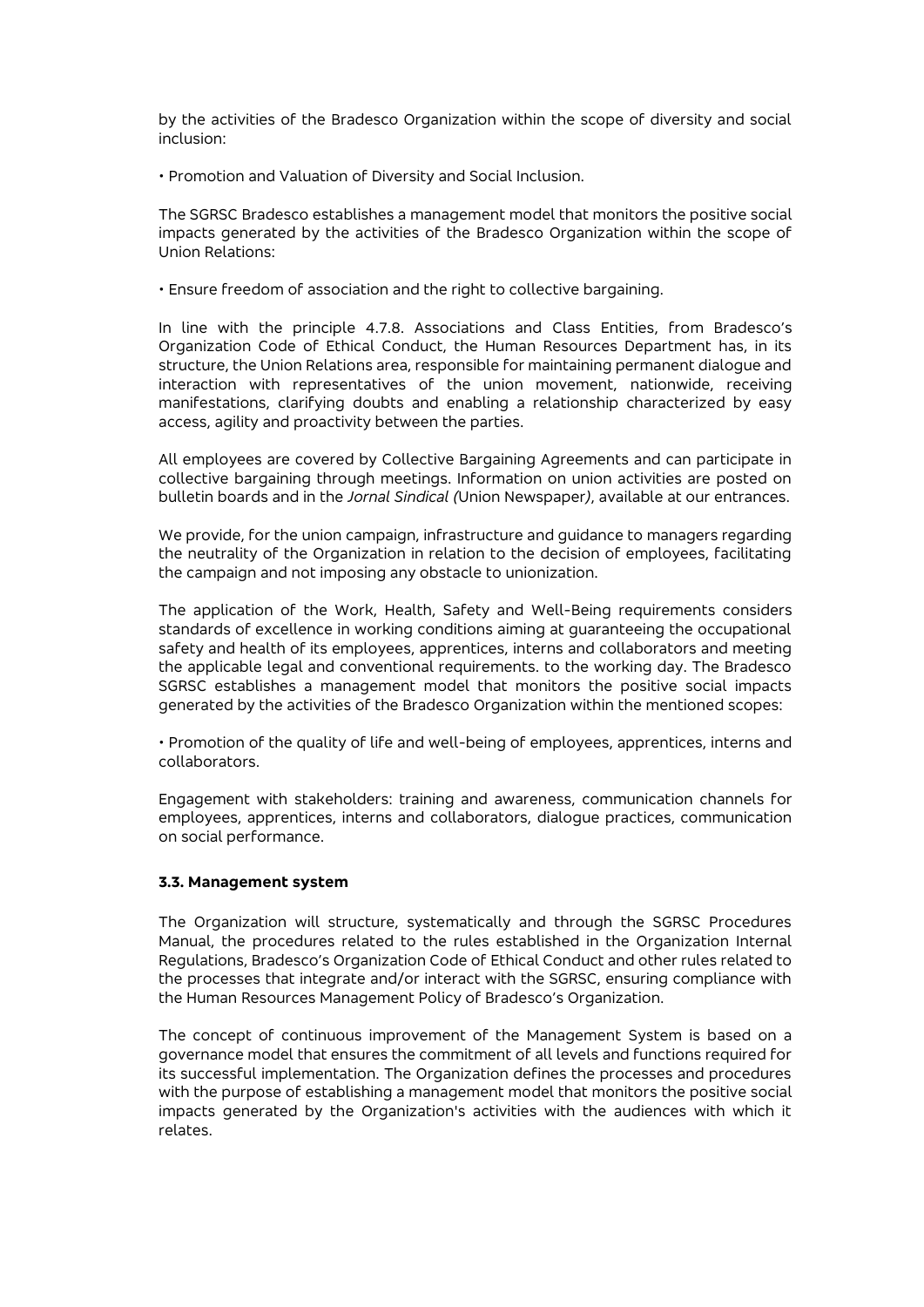#### **3.3.1. Planning and Implementation**

The representatives of the system's areas of competence, through the Corporate Social Performance Team - EDSC, must prepare the Development and Implementation Plan, which shows the commitment of the Bradesco´s Organization Executive Board to the implementation and continuous improvement of the SGRSC.

The Development and Implementation Plan presents the activities related to the maintenance and continuous improvement of the Corporate Social Responsibility Management System. The results of the planned activities are presented by the representatives of the SGRSC at critical review meetings.

#### **3.3.2. System Representatives and Responsibilities**

#### **RD - Management Representative for the SGRSC**

Human Resources Department Officer or another employee designated by him, at a managerial level, whose general responsibility is to ensure the management of the SGRSC, by means of:

a) Participation in the meetings of the Corporate Social Performance Team - EDSC for Critical Analysis of the Corporate Social Responsibility Management System.

b) Administration and monitoring of the actions foreseen in the Development and Implementation Plan in his/her area of competence.

c) Compliance with regulatory and statutory requirements applicable to his/her area of competence.

d) Approval of the SGRSC procedures under his/her responsibility.

#### **RSSO – Management Representative for Occupational Safety and Health**

Human Resources Department Officer or another employee designated by him, at a managerial level, to respond on aspects of occupational health and safety as defined in the Bradesco Standard of the Environmental Management System and Occupational Safety and Healthand who, among other activities, has the responsibility to ensure compliance with the requirements of the SGRSC, in its area of competence, through:

a) Participation in the meetings of the Corporate Social Performance Team - EDSC for Critical Analysis of the Corporate Social Responsibility Management System.

b) Management and monitoring of the implementation and effectiveness of corrective and preventive actions resulting from action plans, in his/her area of responsibility.

c) Management and monitoring of the actions foreseen in the Development and Implementation Plan in his/her area of competence.

d) Approval of procedures which represent the SGRSC under his/her responsibility.

e) Implementation of actions to promote continuous improvement of the SGRSC in his/her area of competence.

## **RDCP – Management Representative for Facilities Management Conditions**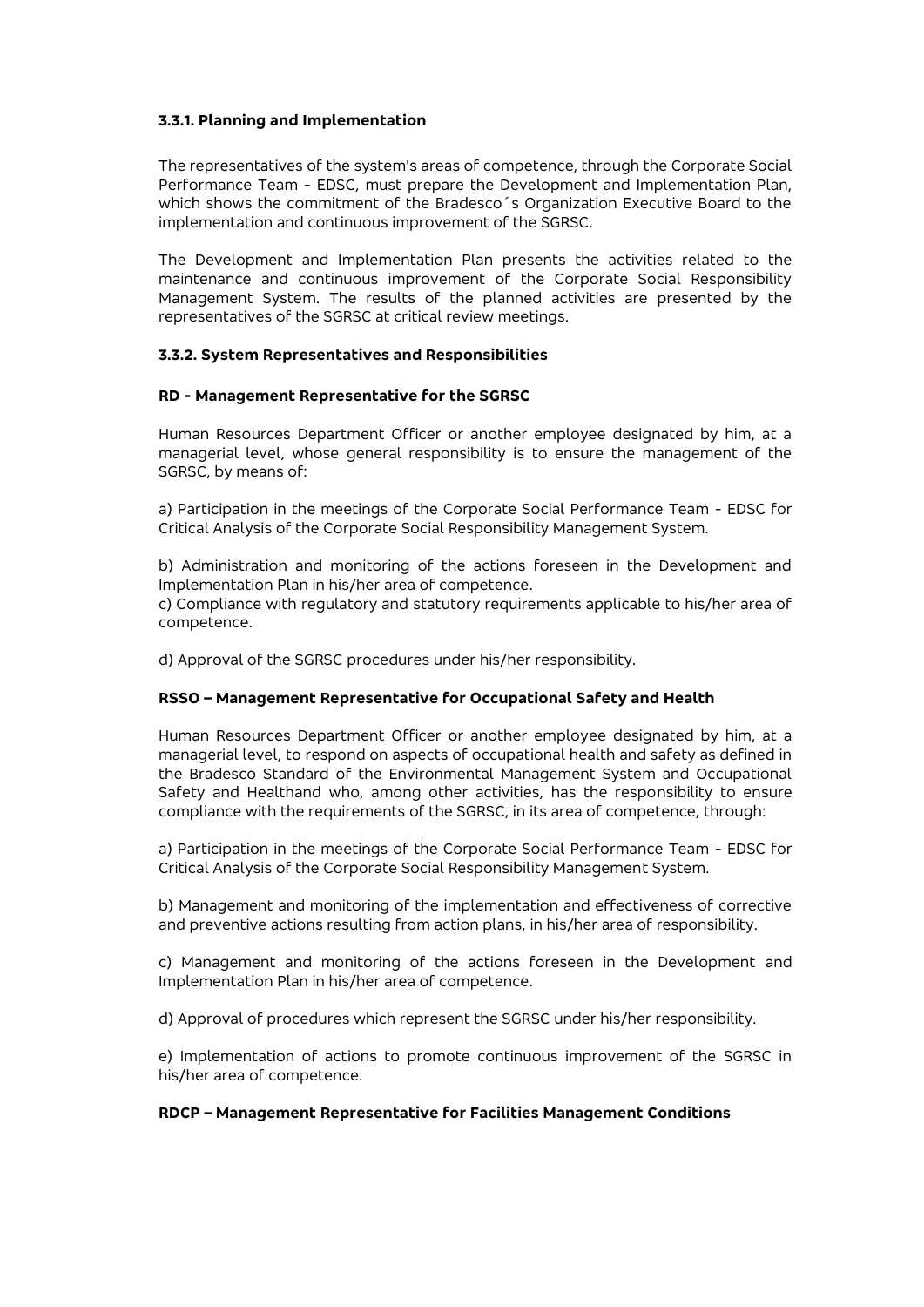Facilities Management Department Officer or employee designated by him, at the managerial level, to answer about equity conditions that impact on the work environment, in his/her area of competence, by means of:

a) Participation in the meetings of the Corporate Social Performance Team - EDSC for Critical Analysis of the Corporate Social Responsibility Management System.

b) Management and monitoring of the implementation and effectiveness of corrective and preventive actions resulting from action plans, in his/her area of responsibility.

c) Management and monitoring of the actions foreseen in the Development and Implementation Plan in his/her area of competence.

d) Approval of procedures which represent the SGRSC under his/her responsibility.

e) Implementation of actions to promote continuous improvement of the SGRSC in his/her area of competence.

#### **EDSC - Corporate Social Performance Team**

EDSC is made up of representatives from the Departments: Human Resources, Facilities Management and others that may be related to the issues at hand. Their responsibilities are:

a) Maintenance and adaptation of processes, when necessary, to ensure compliance with the requirements of this Standard.

b) Implementation of actions to promote continuous improvement of the Corporate Social Responsibility Management System.

c) Participation in SGRSC Critical Analysis meetings, considering the issues at hand, presentation of results, ongoing actions, plans and goals.

#### **3.4. Communication**

The Organization establishes, implements and maintains procedures for:

a) Internal communication between the various levels of the Organization.

b) Receipt, documentation and responses to interested parties' comments, whenever requested.

c) Disclosure of information on Bradesco's Organization Human Resources Management Policy, actions and results related to the effectiveness of the SGRSC to its stakeholders.

The means available for the dissemination of information on the performance of the SGRSC and the main direction are:

a) Internet (Bradesco Sustainability and Investor Relations): intended for all audiences.

b) Regulatory System, Corporate Portal > HR > Social Responsibility: employees.

c) Integrated Report: the Organization's annual progress report on Social and Environmental Responsibility, aimed at all audiences.

d) Bradesco's Book - Economic and Financial Analysis Report: quarterly report for all audiences.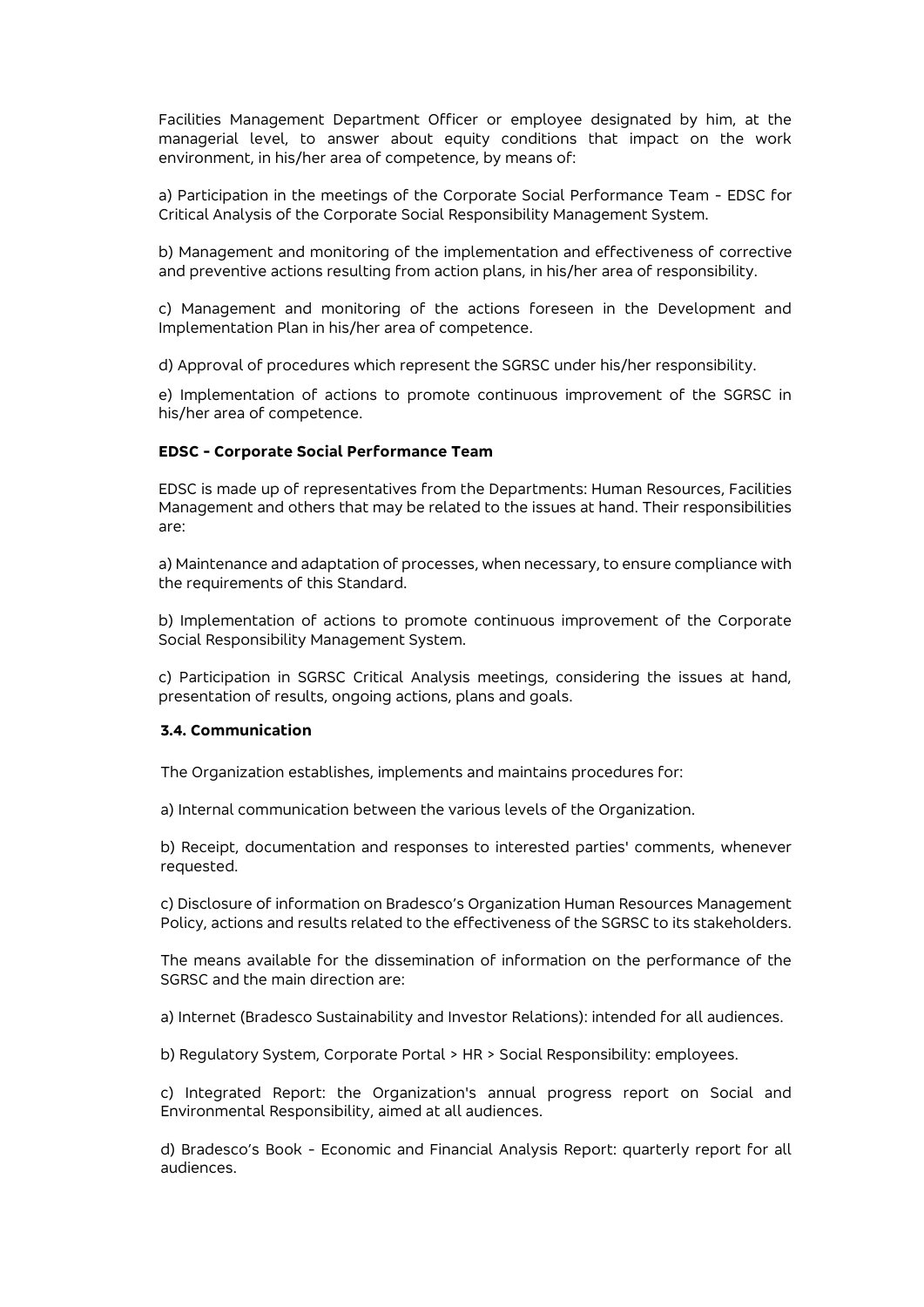#### **3.5. Management of Complaints**

Complaints involving matters relating to the Bradesco's Organization Human Resources Management Policy and the SGRSC must be made through the Centralized Reporting Channel, available to the entire Organization - administrators, employees, apprentices and interns, as well as employees and other interested parties. All reports are maintained with the prerogative of anonymity, guarantee of confidentiality and non-retaliation.

#### **3.5.1. Centralized Reporting Channel**

•Electronic form

• Telephone: 0800 776 4820, Monday to Friday, from 8 am to 6 pm, except weekends and holidays

**Note:** In the buildings of Cidade de Deus, the Social Responsibility Manifestation Boxes are also available.

#### **3.5.2. Flow of treatment of the received manifestations - Centralized Reporting Channel**

1. Receipt of the manifestation and registration in the system. A protocol is generated, which is informed to the reporting person, so that he/she can follow the progress and the result of the deal.

2. Submission to DRH-Social Responsibility.

3. Registration in the internal controls of the DRH-Social Responsibility.

4. Gathering of information on all aspects related to the manifestation, such as: recurrence, results of behavioral assessments, history of manifestations of the facility, among others, that may support the analysis of the manifestation.

5. Analysis of the manifestation in the light of all the information raised and direction to the solving party. The manifestation solving party reports, to the HR-Social Responsibility, within a predefined period, the actions taken to analyze the facts, the result of the assessment and the implemented solution, in addition to actions for followup.

6. The result of the deal is recorded in the DRH-Social Responsibility controls and reported to DCCE, manager of the Centralized Reporting Channel for return to the reporting person.

7. Through the SGRSC all the events, reports, indicators, etc. are managed.

8. Quarterly, the DRH reports to the Integrity and Ethical Conduct Committee the consolidated information of the complaints received in the period.

In addition, the performance of the Corporate Social Responsibility Management System is periodically reported to the Executive Sustainability and Diversity Committee, including the result of the Internal and External Audits, carried out once a year.

## **3.6. Critical Supplier Management**

The requirements for Corporate Social Responsibility related to Young Apprentices, Decent Work, Labor Relations, Diversity and Social Inclusion, Union Relations, Work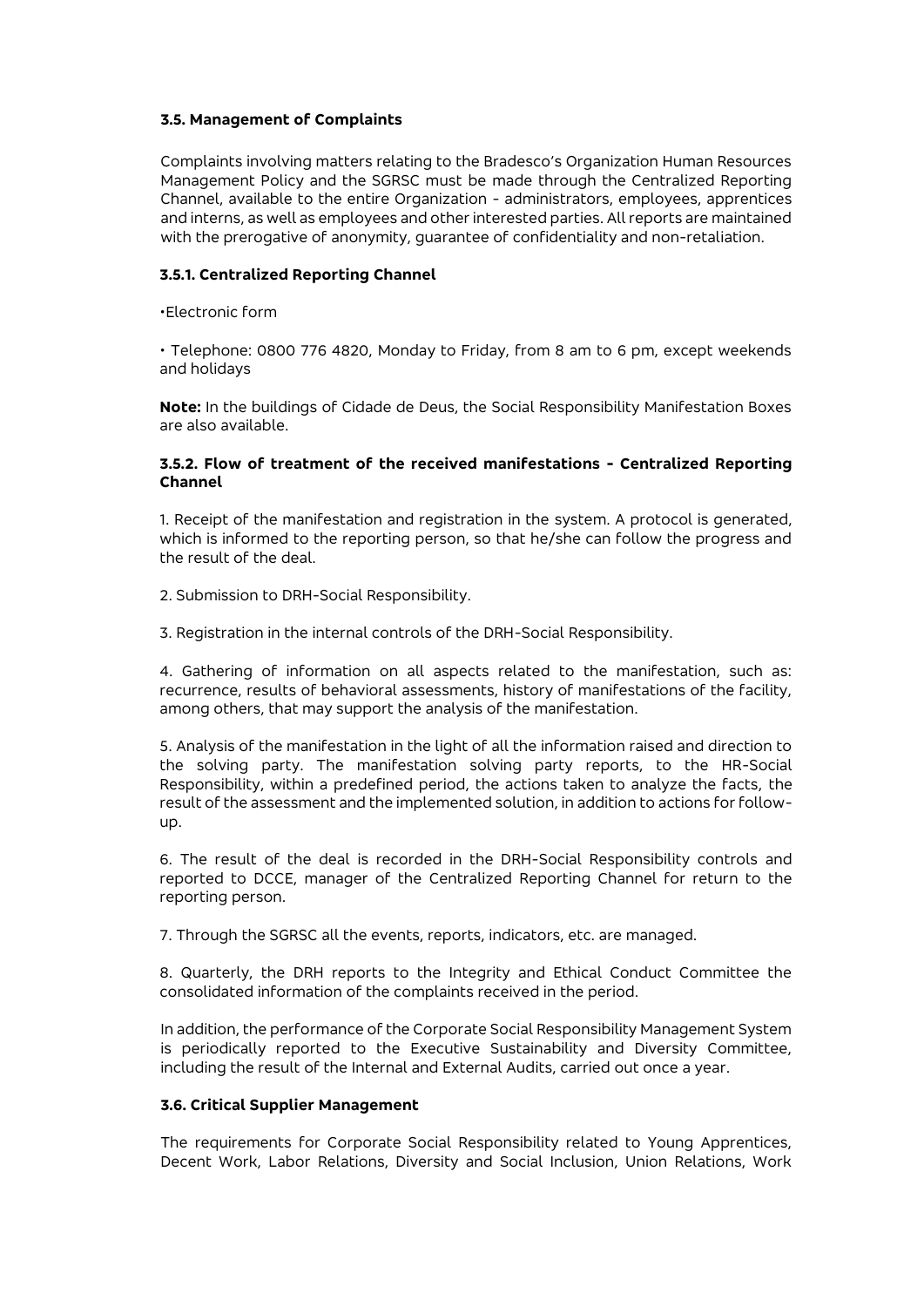Hours, Occupational Safety and Health, Welfare and Management System, must be met by suppliers.

Resident service providers (allocated on Bradesco's premises) and activities that, by their nature, pose a risk to the health and safety of workers are considered critical for the purposes of the SGRSC. These suppliers go through awareness and engagement and must be committed to the requirements of this Standard and to the activities defined by the SGRSC, when requested.

It is the responsibility of SGRSC managers and contract managers, in their areas of competence, to ensure compliance with such requirements by resident employees, civil works and frequent criticals, whose activity may bring social risks, in addition to occupational health and safety aspects.

## **3.7. Documentation and Records**

The Managing Departments in the areas of competence of the SGRSC shall maintain appropriate records to demonstrate the Organization's compliance with the requirements of this Standard, control and maintain these records in an organized manner, in the form of a physical copy or electronic means. The Organization establishes, in the Procedures Manual of the Corporate Social Responsibility Management System, a documented procedure for identification, storage, protection, recovery, retention time and disposal of records.

### **3.7.1. Documentation**

The SGRSC documentation includes:

a) The guidelines of the Bradesco's Organization Human Resources Management Policy and the Social Responsibility Objectives.

b) Standards, procedures and documents necessary for the Organization to ensure the planning, operation and effective control of its processes.

## **3.7.2. Procedures Manual**

The Procedures Manual for the Corporate Social Responsibility Management System is based on this Standard. The officers of managing departments, according to its area of activity, or through EDSC, must define:

a) The scope of the SGRSC.

- b) The documented procedures, established for the SGRSC, or reference to them.
- c) The description of the main elements of the SGRSC.

## **3.8. Measurement, Analysis and Improvement**

The Organization establishes and maintains documented, through the SGRSC Procedures Manual, the procedures for the implementation and continuous monitoring to demonstrate its effectiveness, aiming to comply with the Bradesco's Organization Human Resources Management Policy and the requirements of this Standard, as per responsibilities and authorities described above.

#### **3.8.1. Non-Conformity, Improvement Opportunity and Corrective and Preventive Actions**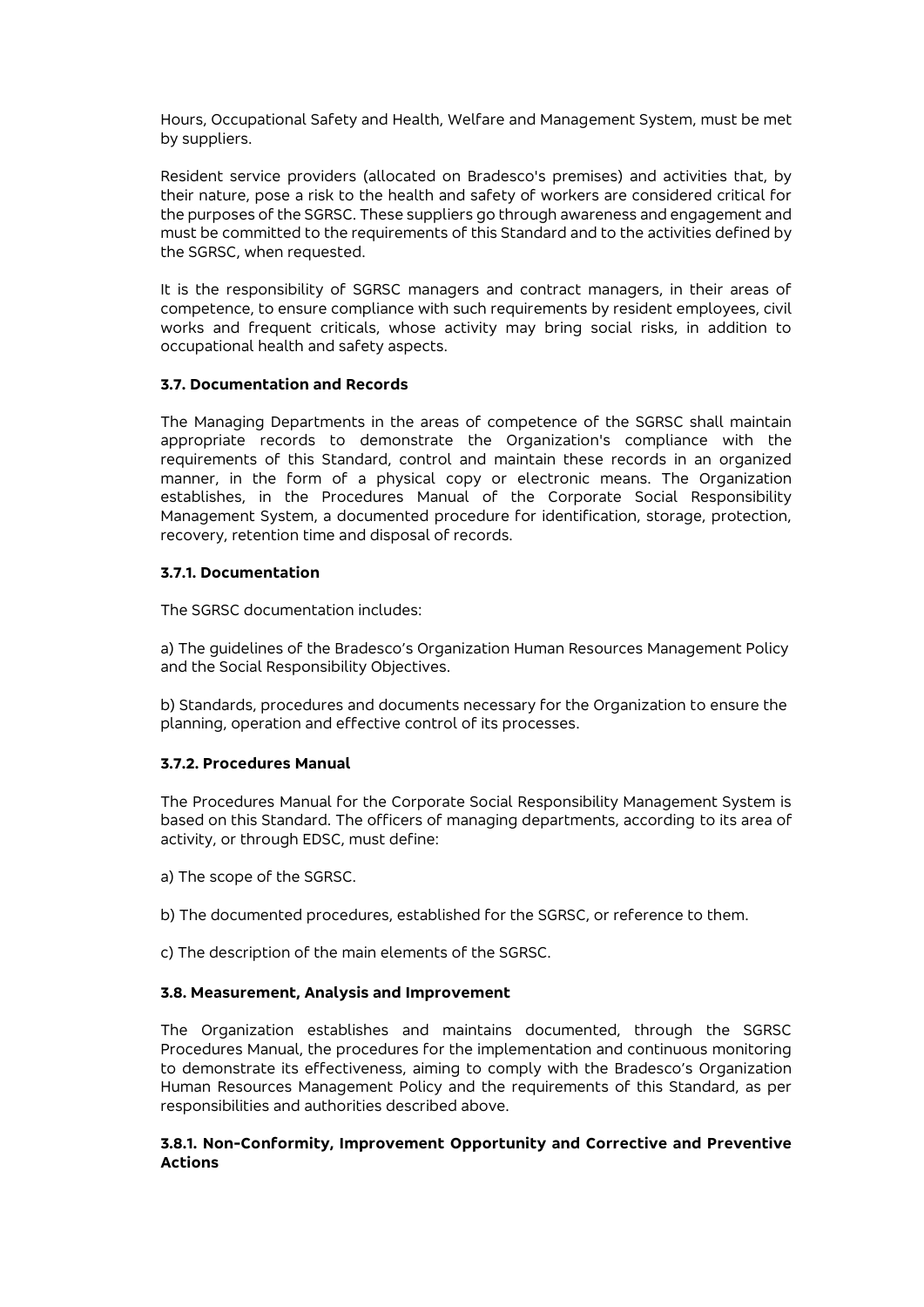When Non-Conformity is identified in relation to the Standard, and the Bradesco's Organization Human Resources Management Policy, corrective actions must be implemented, based on these notes, it is possible to build Preventive Actions when it is possible and feasible, allocating the appropriate resources, and if necessary once an Opportunity for Improvement is identified, it is necessary to revisit the processes and seek appropriate and feasible improvements using Actions and classify them.

#### **3.8.2. Internal Audit and External Audit**

The Officers of the system's areas of competence must ensure that internal and external audits are carried out to verify that the SGRSC is in compliance with the planned provisions and is in compliance with the established rules and procedures.

For this purpose, evaluations will be carried out in two formats:

a) Internal Audit: performed on a documentary basis, once a year, with local checks when critical situations are identified, considering previous notes or deviations that occurred in the interval between the audits, according to the SGRSC Procedures Manual.

b) External Audit: carried out once a year, by an accredited and independent certification body, according to the Procedures Manual of the SGRSC.

## **3.8.3. Performance Analysis by Management**

The performance analysis of the SGRSC is a management tool that allows those responsible for the areas of competence, who are part of the Corporate Social Development Team - EDSC, to present to the Management the results regarding the objectives achieved and the adequacy needs for deliberation as to the effectiveness of the system and decision on the allocation of resources. Meetings can take place on two levels:

• 1st level: Departmental directory.

• 2nd level: Integrity and Ethical Conduct Committee.

The meeting must take place at least once a year, after the external audit has been carried out.

## **3.8.4. Critical Analysis of the SGRSC**

Critical Analysis is a management tool that allows the areas of competence and EDSC to assess the adequacy, relevance and continuous effectiveness of compliance with the Bradesco's Organization Human Resources Management Policy, procedures and performance of the Management System. Corporate Social Responsibility, with the definition of objectives and goals, plans and actions. It must be carried out at least 1 (once) a year, after an external audit. The records of the analyzes must be kept by means of minutes.

# **4. Entries for the Critical Analysis by the Responsible for the System's Competence Areas and by the EDSC**

Entries for Critical Analysis should include information about:

a) Results of SGRSC audits: Internal and External Audits.

b) Communication with stakeholders, including suggestions and complaints by topic.